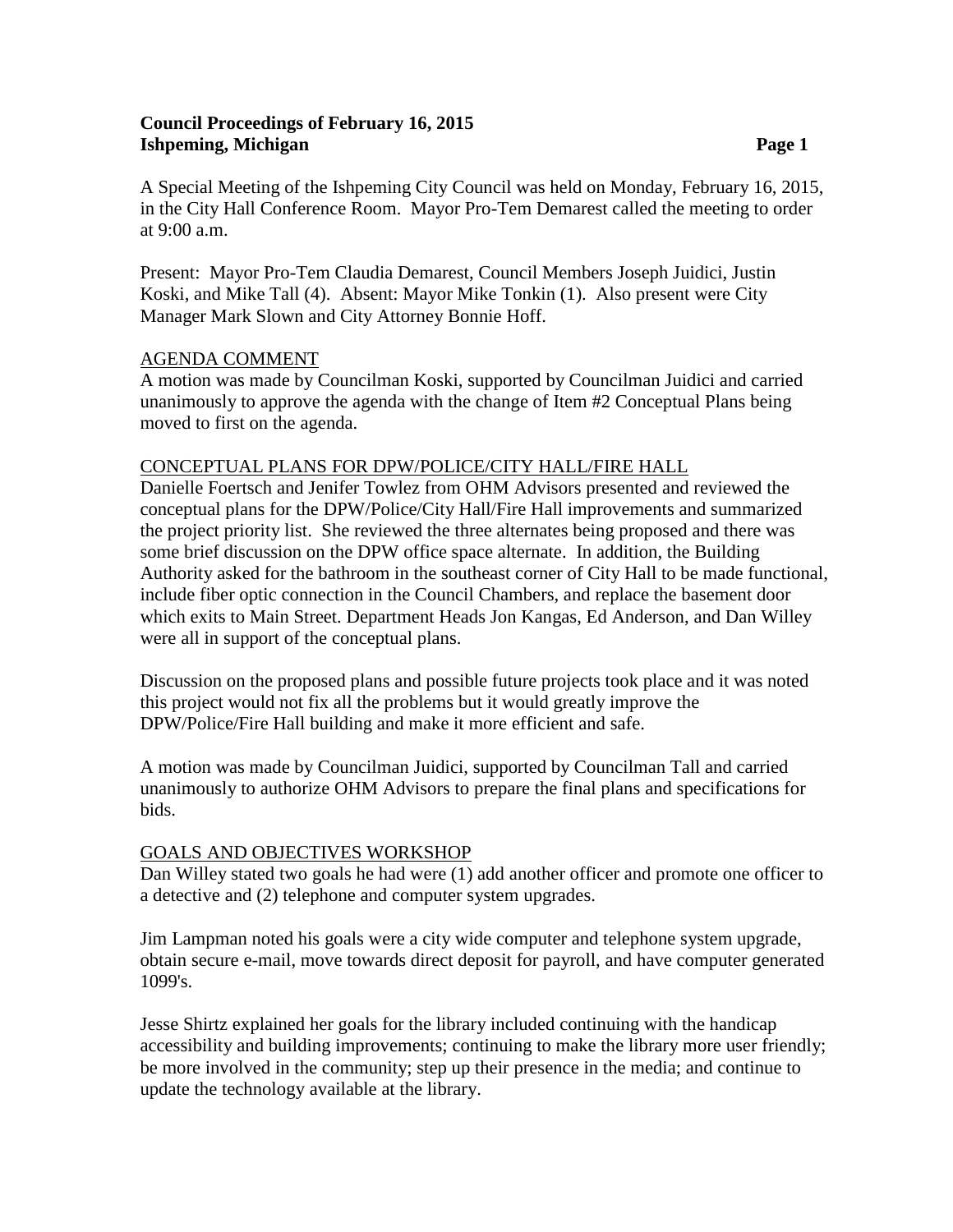# **Council Proceedings of February 16, 2015 Page 2**

Ed Anderson was very happy with the current renovation plans for the Fire Hall/DPW/Police departments as it worked toward his long term goal of making the building more efficient; he would continue to look for new ways to recruit firefighters; search for new training opportunities; apply for grants for equipment upgrades; and start a replacement schedule for a fire apparatus.

Jon Kangas advised water system and infrastructure improvements would continue to be worked on; would like to set up an equipment fund and a schedule for equipment replacement; keep staffing levels the same; and phone and computer system upgrade.

Bonnie Hoff and Cathy Smith both would like to see technology improvements to increase efficiency for everyone.

Councilman Juidici:

- 1. Water and sewer infrastructure improvements.
- 2. Establish an equipment replacement fund incorporating renting/leasing equipment.
- 3. Prepare a plan to move forward with selling/developing property on Malton Road.
- 4. Unfunded liability and the pension plan.
- 5. Attract new business.
- 6. Look at staffing in DPW and Police Department.

Councilman Koski:

- 1. Infrastructure improvements.
- 2. Technology updates at all facilities.
- 3. Establish an equipment replacement fund and replacement schedule.
- 4. Promote new business development and emphasize recreational opportunities.
- 5. Welcome community events.

### Councilman Tall:

- 1. Infrastructure improvements.
- 2. Establish an equipment replacement fund.
- 3. Equipment maintenance software.
- 4. Look at staffing in DPW and Police Department.
- 5. Additional Façade Improvements to attract new business to downtown.
- 6. Improvements to the Al Quaal Recreation Area.

Mayor Pro-Tem Demarest:

- 1. Water system improvements through USDA grants and/or loans.
- 2. Unfunded liability and the pension plan.
- 3. Increase rental code fees to support the program and establish more strict regulations.
- 4. Establish plan with NMU for archiving city documents.
- 5. Automate water meters.
- 6. Arrange joint meeting with DDA to potentially reduce the TIF district.